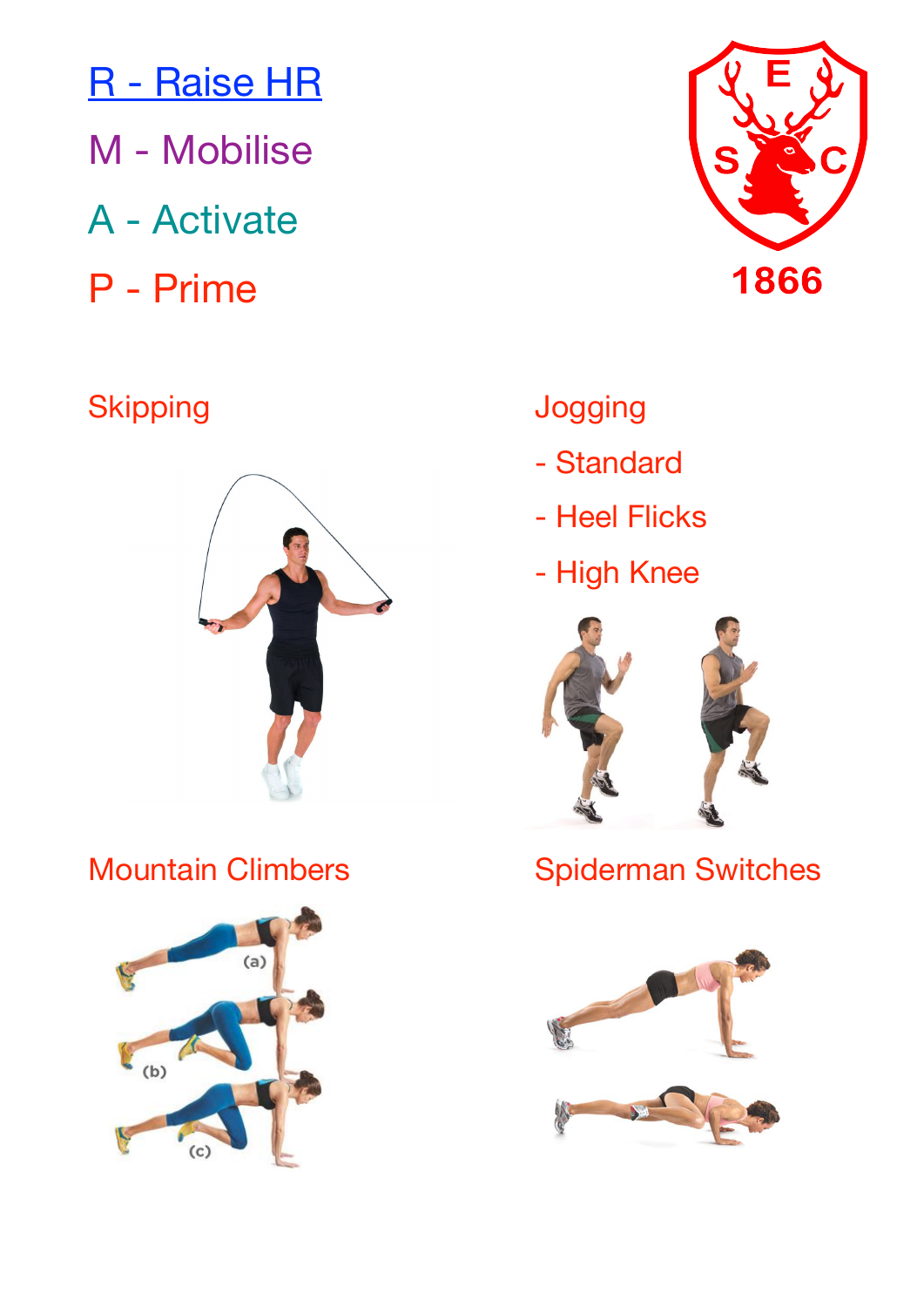M - Mobilise

- A Activate
- P Prime



Upper Trapezius Sitting Neck Rotation Standing Streamline Reach Ups Wall Or Floor Slides Shoulder Internal And External Rotation Sitting Thoracic Rotation Hands On Head Thoracic Rotation 4-Point Kneeling Side Lying Open Ups Hip Internal Rotation In Prone Hip Lateral Lunges Hip Flexor Lunges Standing Calf Lunges Heel Drops On Step Knee Extension Ankle Dorsiflexion Combination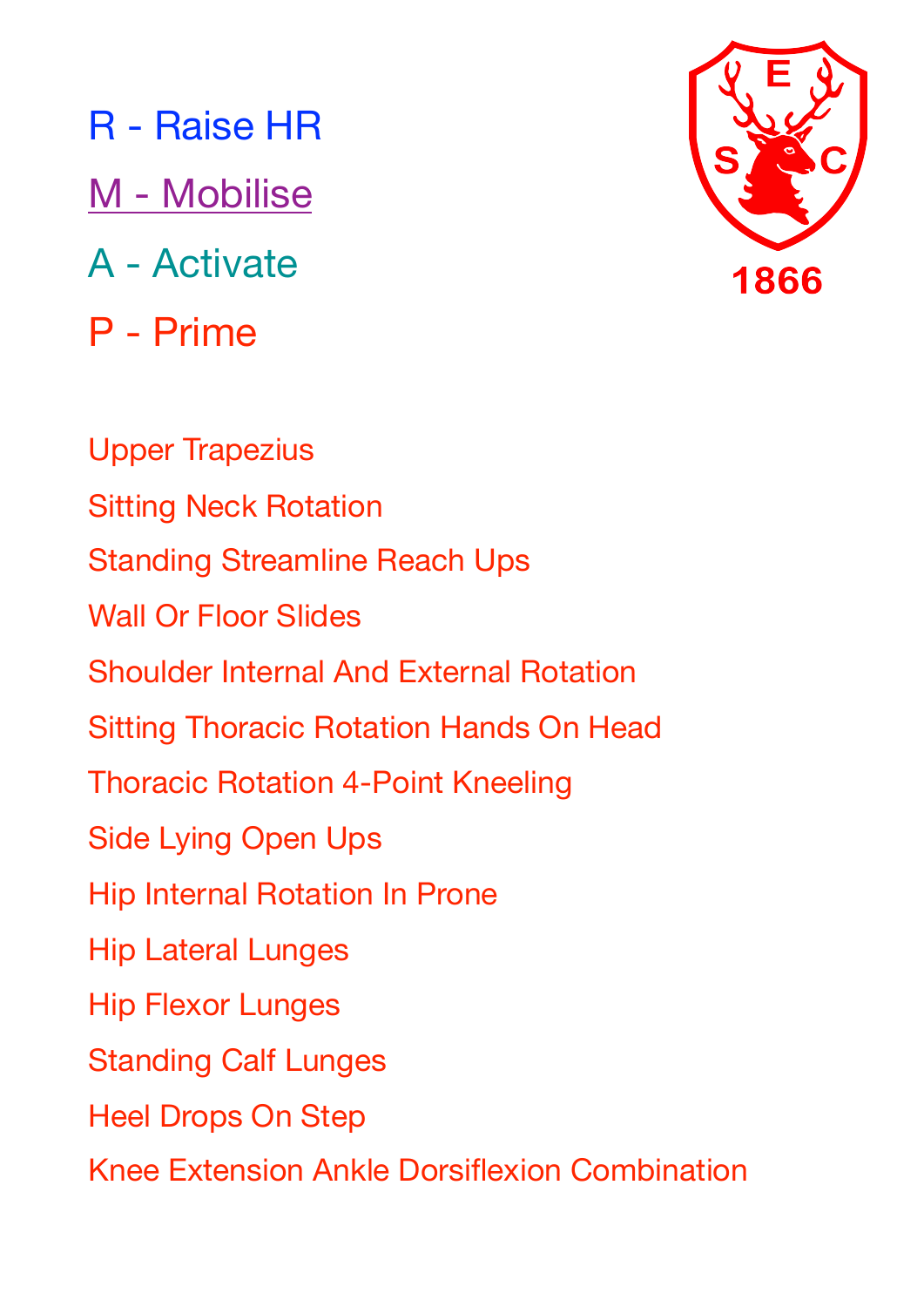- M Mobilise
- A Activate Level 1

P - Prime



Double Leg Glute Bridge Side Lying Clams Double Arm Serratus Punch Standing Rotation With Band And Elbows In Arms Only Superman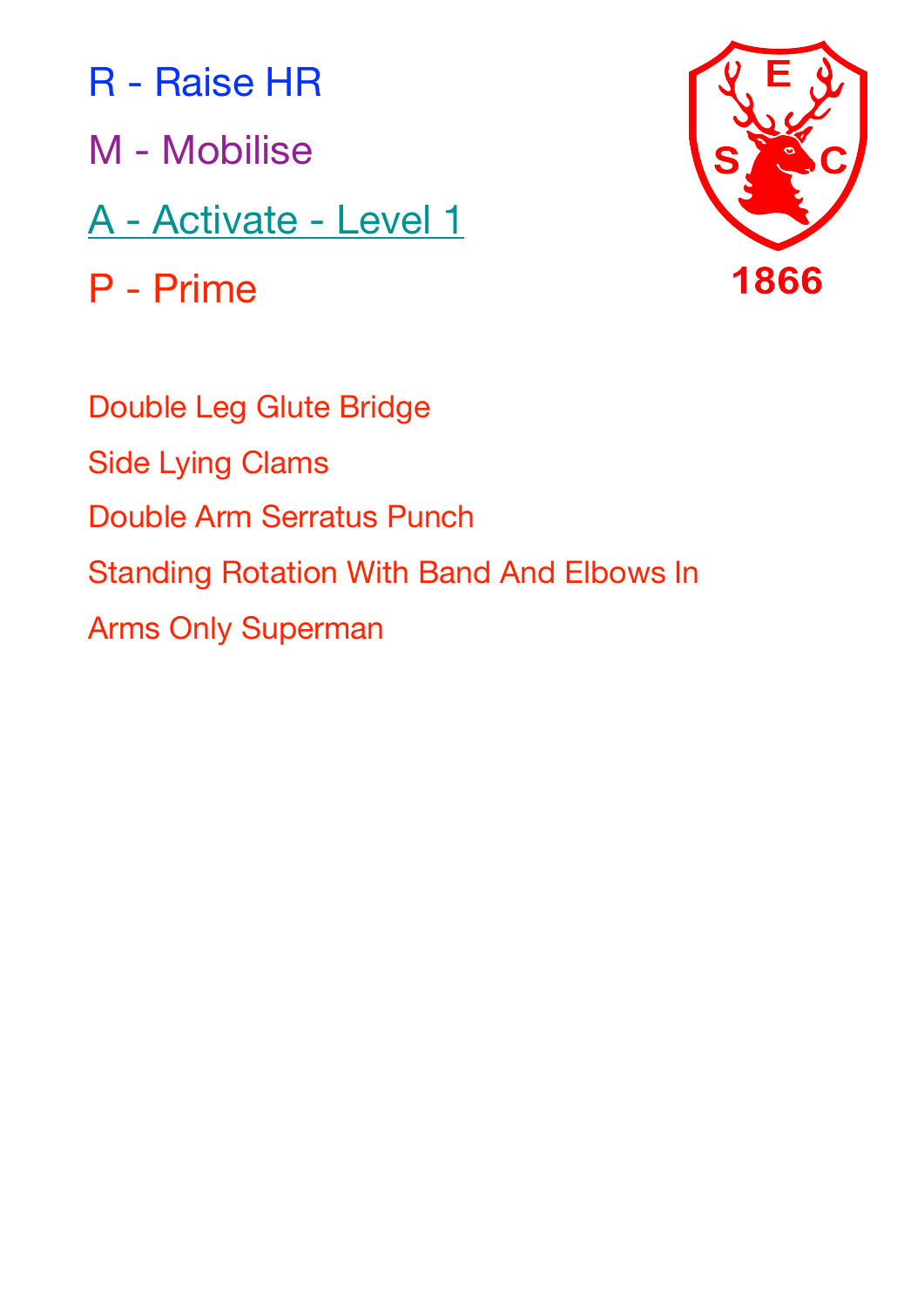- M Mobilise
- A Activate Level 2
- P Prime



2 Up 1 Down Glute Bridge Side Lying Clams With Legs Lifted Single Arm Serratus Punch Standing Rotation With Band At 45 Degrees Legs Only Superman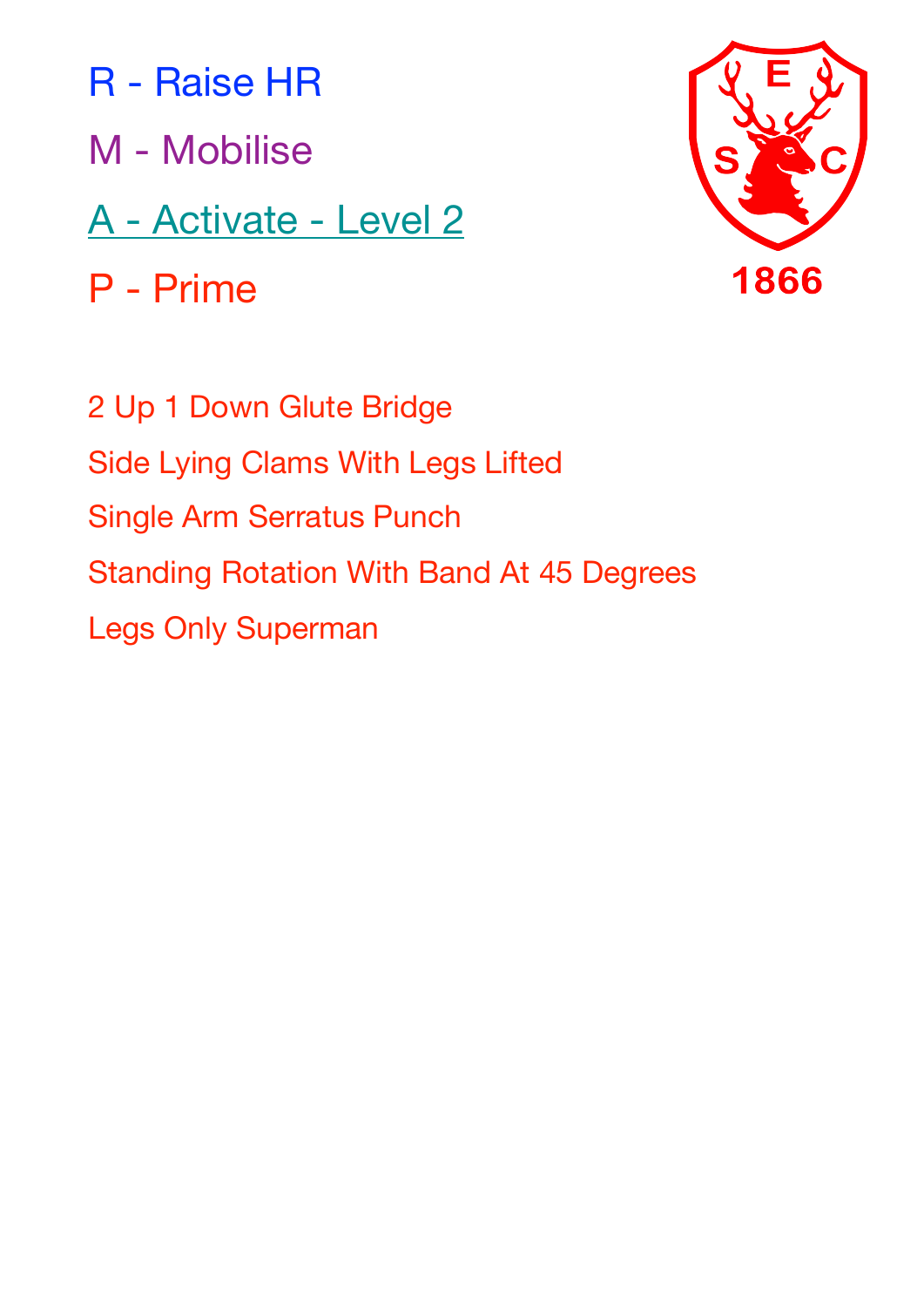- M Mobilise
- A Activate Level 3
- P Prime



1 Up 1 Down Glute Bridge Side Lying Straight Leg Lifts Kneeling Push Up Plus Standing Rotation With Band At 110 Degrees Arms and Legs Superman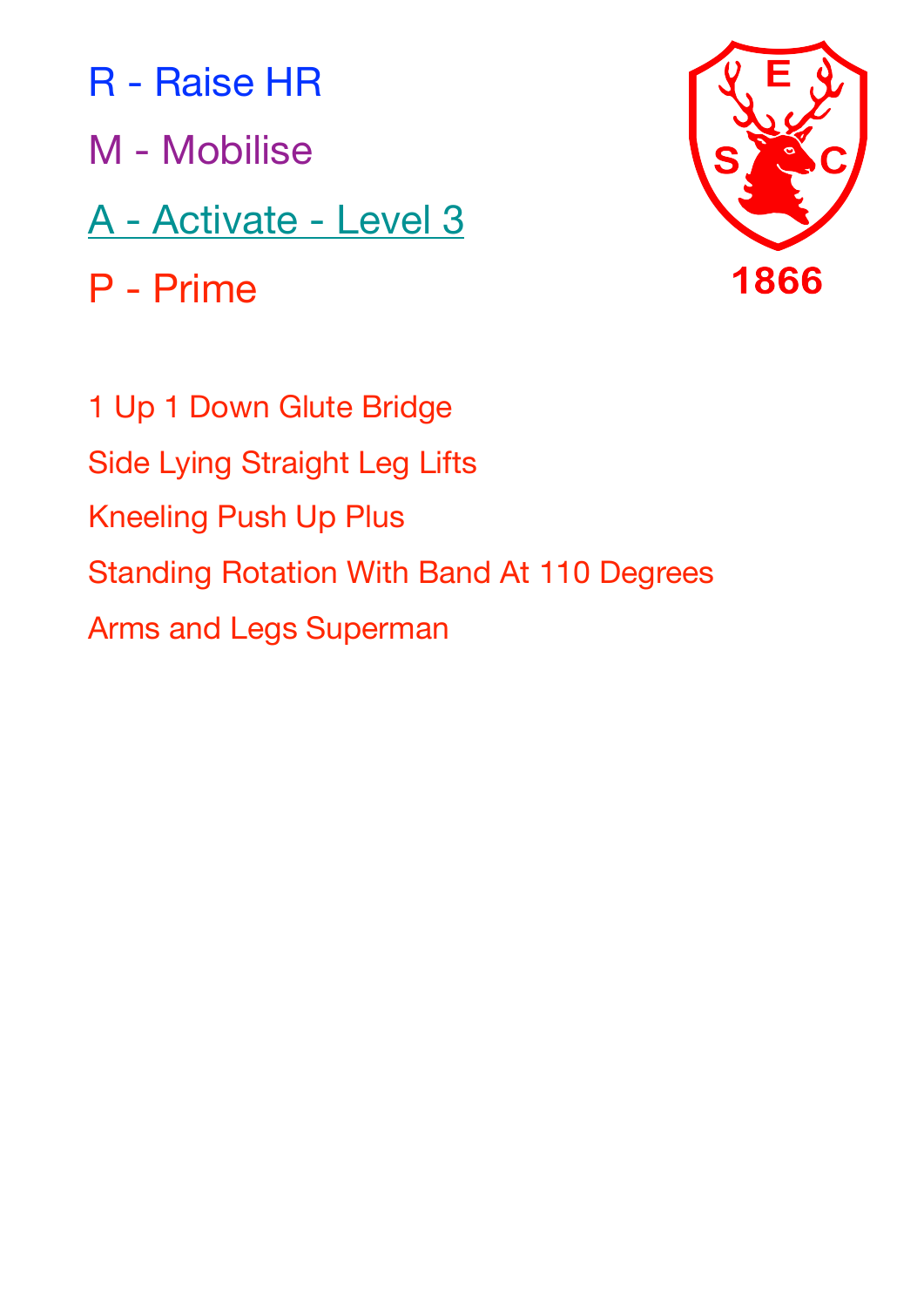R - Raise HR M - Mobilise A - Activate P - Prime - Level 1

Box Push Ups Swimmer Pulse With Band Zombie Squat Hands On Hips Split Squat

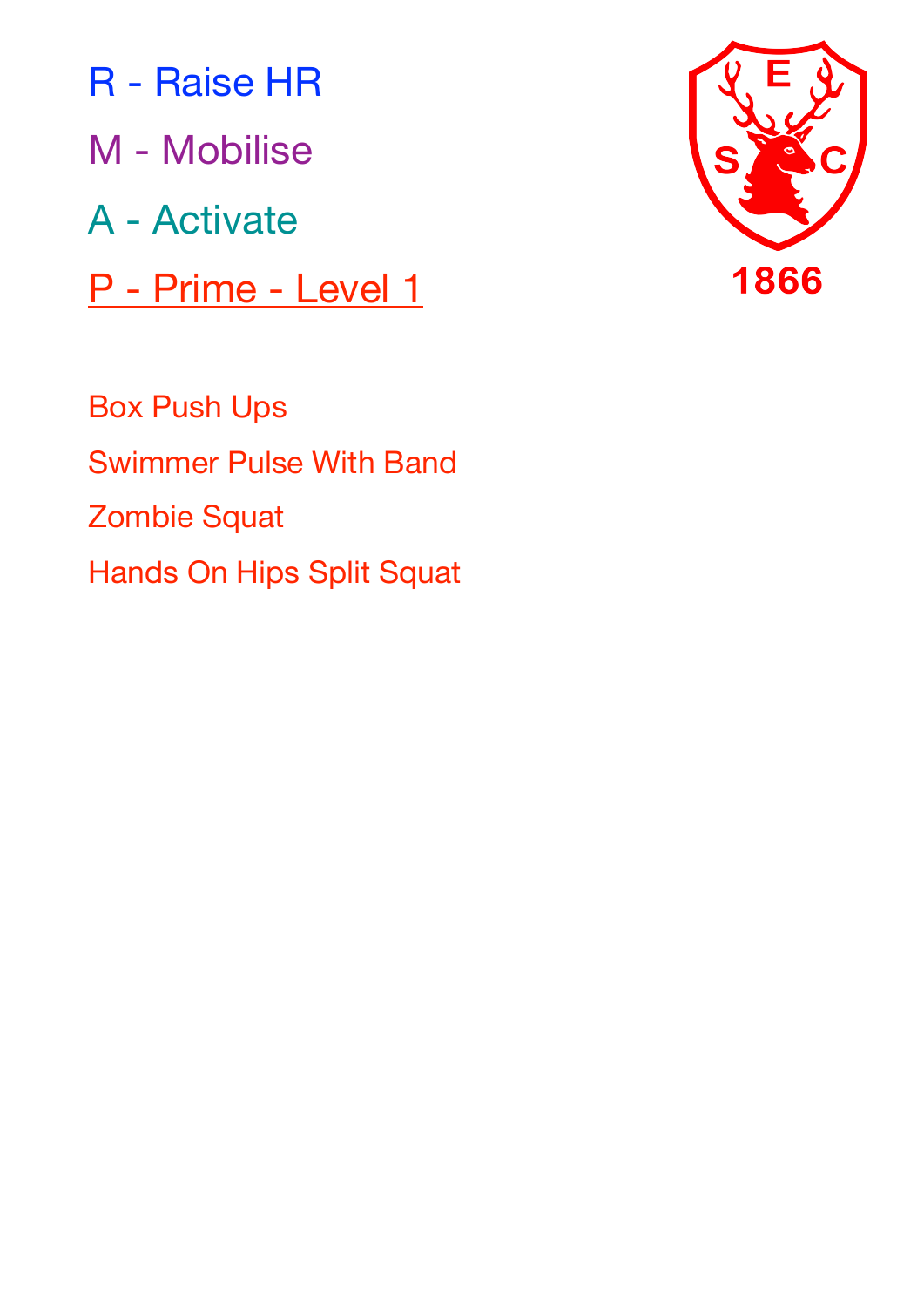R - Raise HR M - Mobilise A - Activate P - Prime - Level 2



Knees Down Push Ups Neutral Grip Standing Row Prisoner Squat Hands On Hips Reverse Lunge